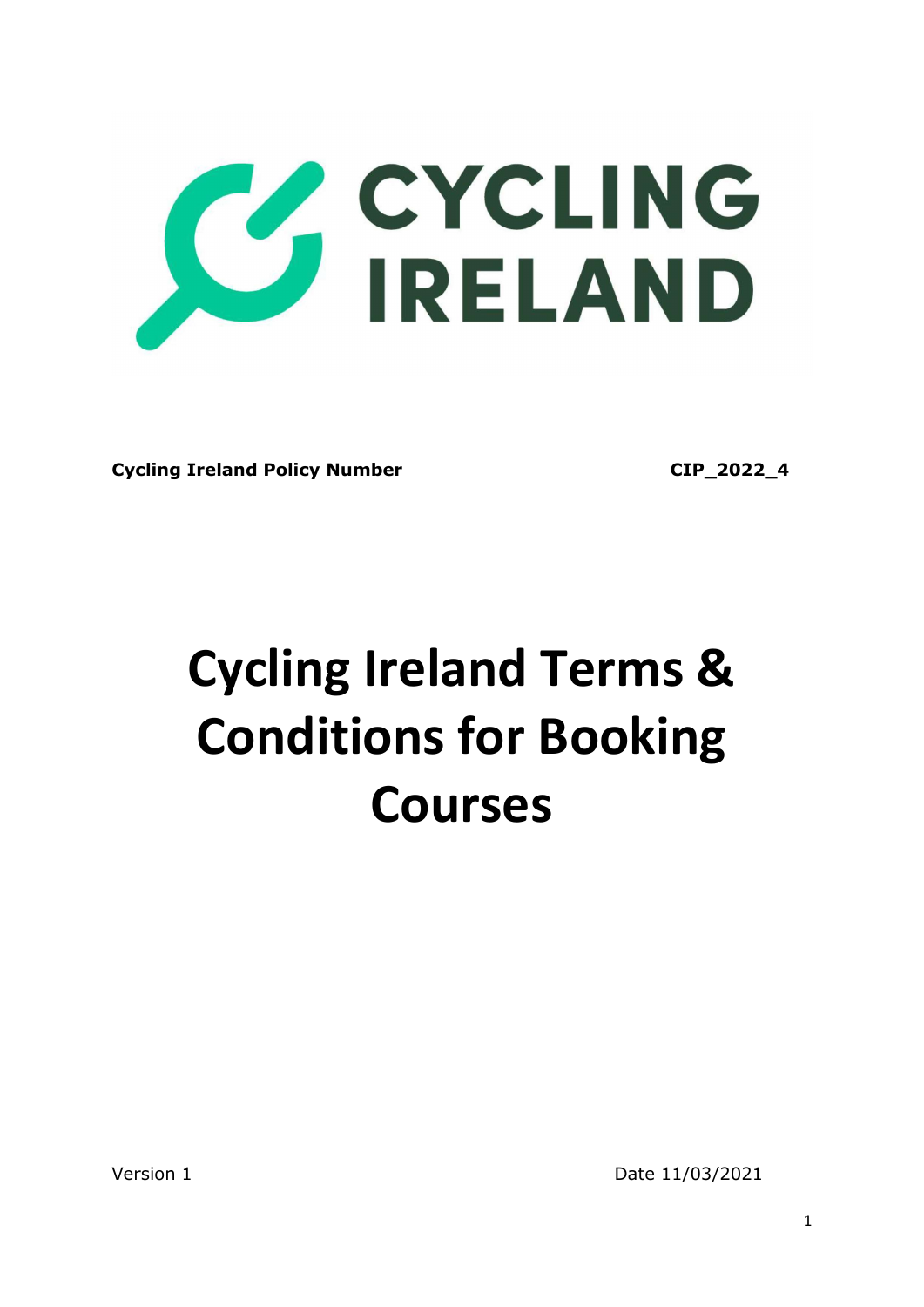| .<br>.      |                 |                                                       |                |  |
|-------------|-----------------|-------------------------------------------------------|----------------|--|
| <b>Date</b> | <b>Author</b>   | <b>Comments / Updates</b>                             | <b>Version</b> |  |
| March 22    | Cycling Ireland | Original Version Presented                            |                |  |
| April 22    | Paul Watson     | Formatted to allow revision versions &<br>corrections | V1             |  |
|             |                 |                                                       |                |  |
|             |                 |                                                       |                |  |
|             |                 |                                                       |                |  |
|             |                 |                                                       |                |  |
|             |                 |                                                       |                |  |
|             |                 |                                                       |                |  |
|             |                 |                                                       |                |  |
|             |                 |                                                       |                |  |
|             |                 |                                                       |                |  |

## Document History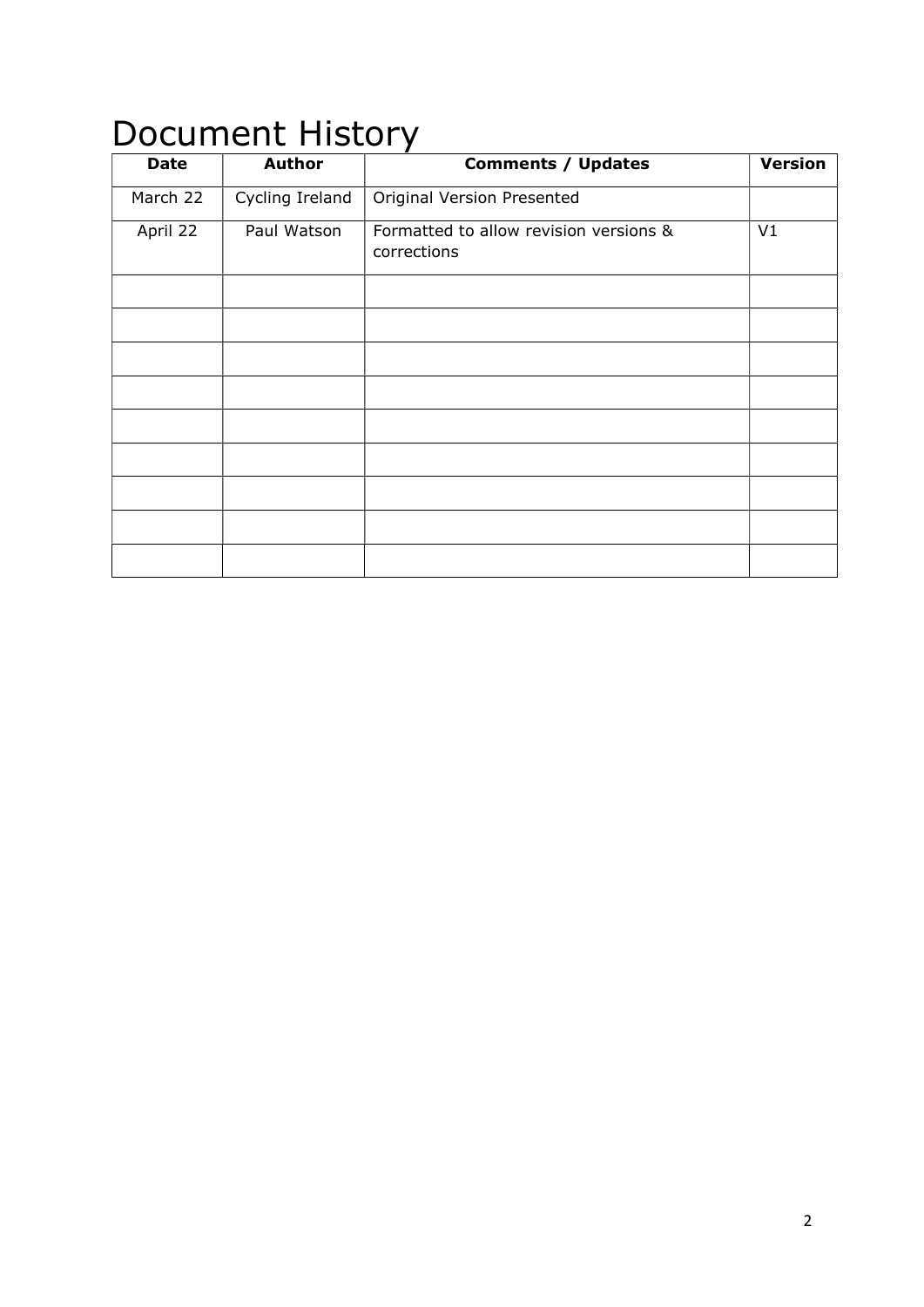## Index

|   | <b>Title</b>                                                | Page |
|---|-------------------------------------------------------------|------|
| 1 | <b>Booking Confirmation</b>                                 | 4    |
| 2 | <b>Closing Dates</b>                                        | 4    |
| 3 | Terms & Conditions of Booking a Course                      | 4    |
| 4 | Intellectual Property                                       | 5    |
| 5 | Specific Conditions for Booking on Level 1 Coaching Courses | 5    |
| 6 | <b>Coach Education Cancellation Policy</b>                  | 5    |
| 7 | <b>Coach Education Transfer Policy</b>                      | 6    |
| 8 | CI Refund Policy                                            | 6    |
| 9 | Notification of Cancelled/Postponed Course                  | 6    |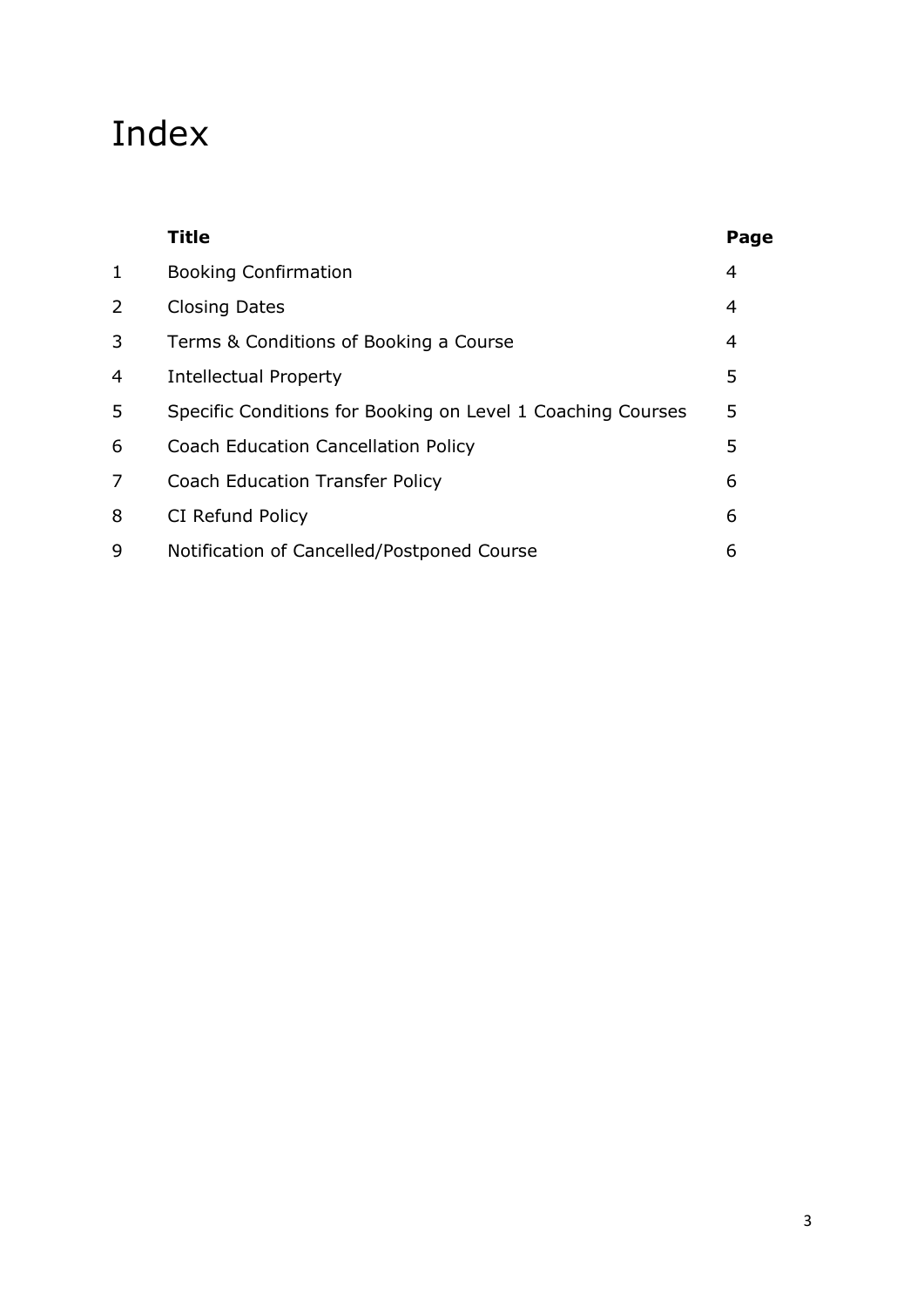#### 1. Booking Confirmation

Your place on a Cvcling Ireland (CI) course is only confirmed once you book your places, make payment and receive a confirmation email from CI/Tahdah. We will not reserve places for individuals and cannot verbally confirm places over the phone.

#### \*Tahdah is the online booking system CI are using when booking on courses.

#### 2. Closing Dates

Applicants are advised to book early and we cannot guarantee the acceptance of Applications received after the published closing date.

#### 3. Terms and Conditions of Booking a course

Should you miss any session(s) of any course you sign up to without prior written notice being given **CI** reserve the right to remove you from the course and no refund will be given. However, in exceptional circumstances candidates may be offered the opportunity to attend the missed session(s) on another course should availability allow. CI reserves the right to charge you accordingly to recover any associated costs.

All candidates must respect the course tutor, course venue and other candidates and their points of view. If the behaviour, language or conduct is deemed 'unacceptable', 'offensive' or 'harmful' for any reason, CI and the venues reserves the right to block further attendance of that candidate at that course and if necessary, from future courses.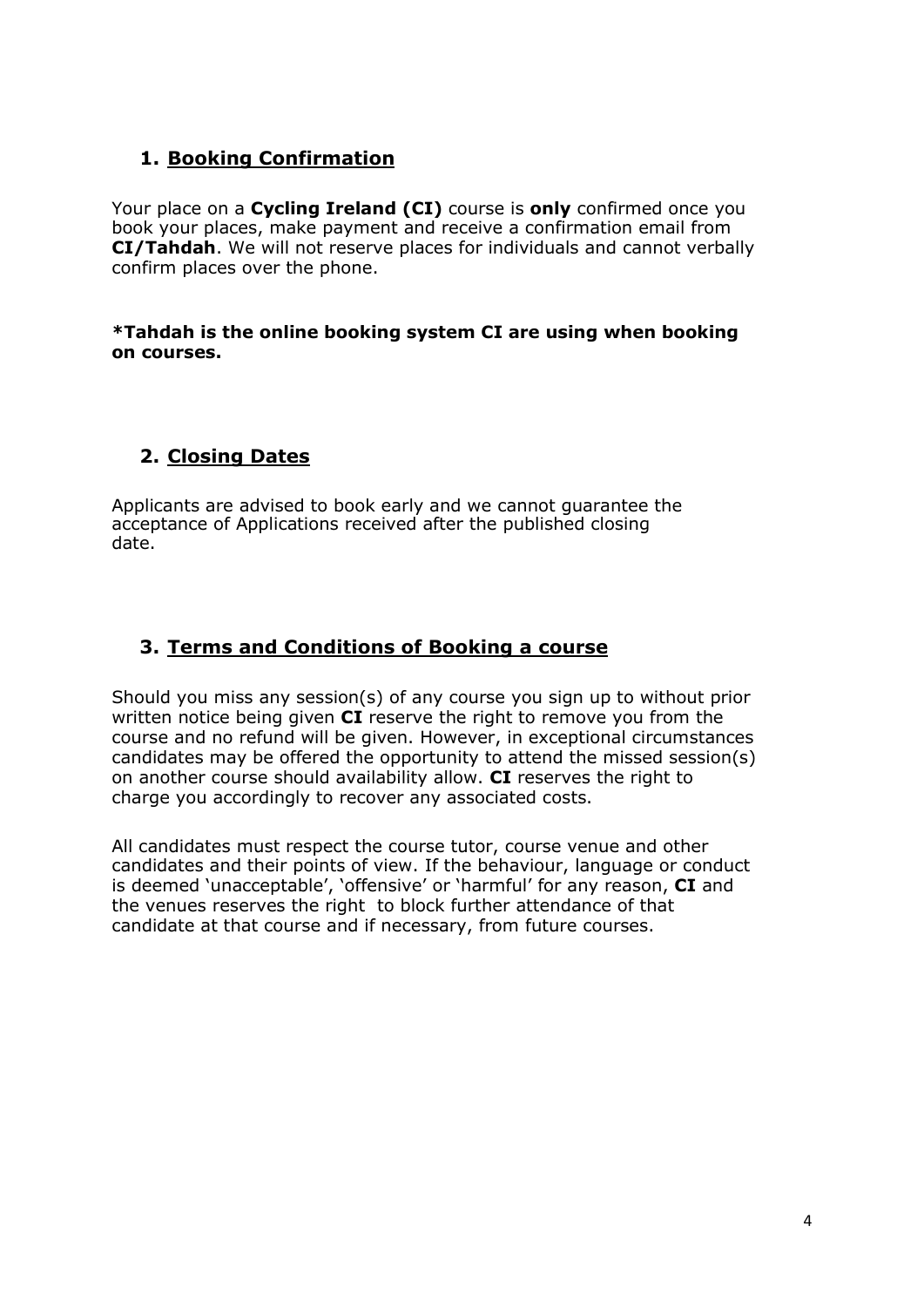#### 4. Intellectual Property

No digital or printed material from the Cycling Ireland Course and no Content from the eLearning Platform may be shared with unauthorized persons, reproduced, recorded, retransmitted, sold, rented, broadcast, distributed, published, uploaded, posted, publicly displayed, altered to make new works, performed, digitised, compiled, translated or transmitted in any way to any other computer, website or other medium or for any commercial purpose, without the Cycling Ireland's prior express written consent

#### 5. Specific conditions for booking on Level 1 Coaching Courses

All candidates must hold a minimum of a Foundation qualification and have been actively involved assisting at Club coaching sessions for at least 3 months as a minimum requirement to attend these courses. Course bookings cannot be guaranteed after the closing date for these courses as candidates must ensure they have adequate time to prepare for the course and complete pre-course workbook.

#### 6. Coach Education Cancellation Policy

You may withdraw from a course and cancel your allocated place at any stage. You must notify  $CI$  in writing via email to coaching @cyclingireland.ie if you wish to withdraw. CI adheres to a strict cancellation policy. For all course cancellations candidates are entitled to refunds only to the sum of:

- $\Box$  Booking cancelled more than 6 weeks before start of the course: 100% of the course fee
- $\Box$  Booking cancelled 4 6 weeks before start of the course: 80% of the course fee
- $\Box$  Booking cancelled 2 4 weeks before start of the course: **50%** of the course fee
- $\Box$  Booking cancelled less than 2 weeks before the start of the course: NO REFUND

Consideration will be given to candidates who, for health reasons are unable to attend and require a transfer to another course. A letter from a doctor or medical professional may be requested in these circumstances.